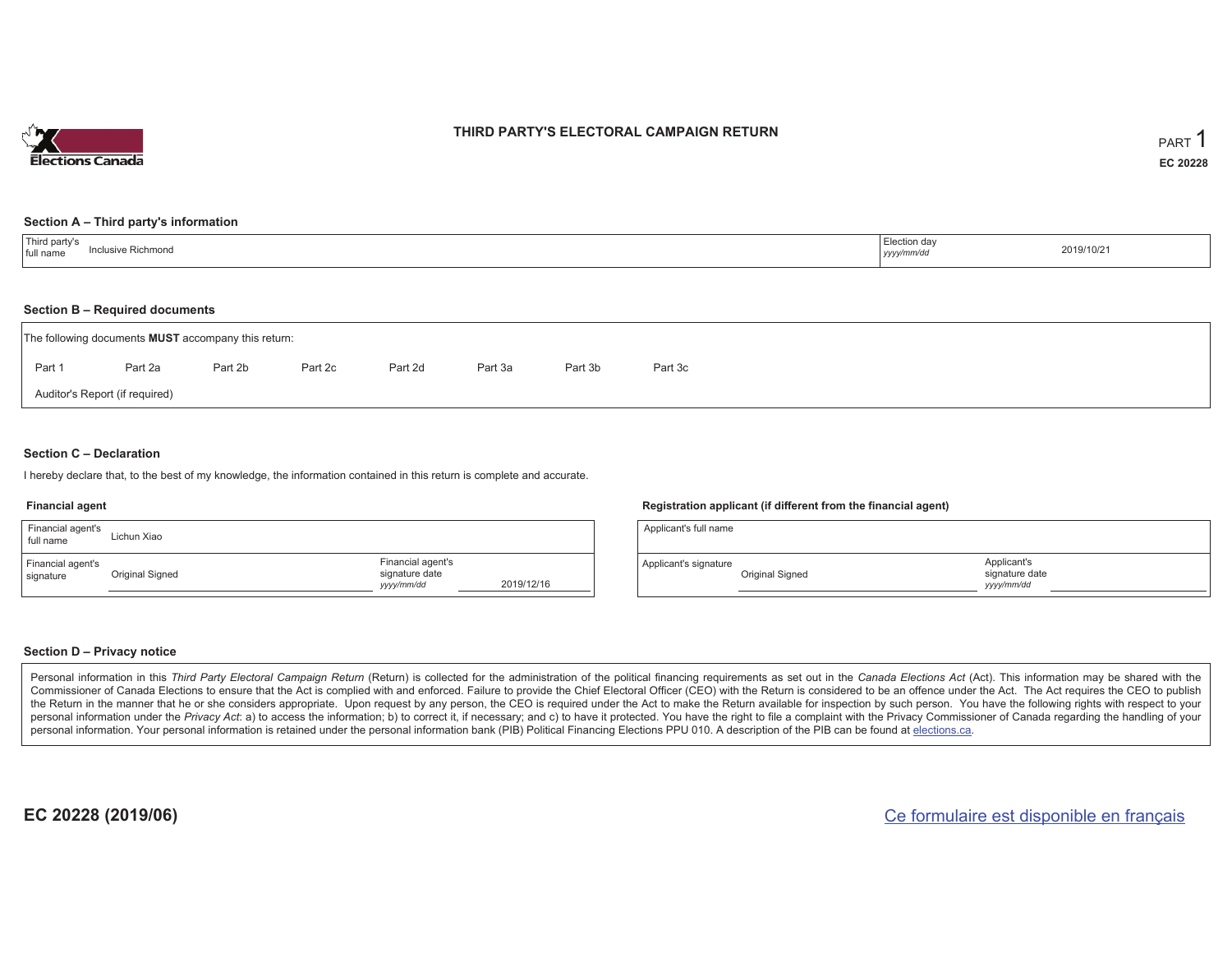

## **THIRD PARTY'S ELECTORAL CAMPAIGN RETURN HIRD PARTY'S ELECTORAL CAMPAIGN RETURN<br>Statement of monetary contributions received PART 2a**

**EC 20228**

| No.            | Full name                                        | <b>Street</b><br>no. | <b>Street</b> | Apt. | City      | Prov./<br>Terr. | Postal<br>code | Date<br>received<br>yyyy/mm/dd                                                      | Individual | Business /<br>Commercial<br>organization | Government | <b>Trade union</b> | Corporation<br>without share<br>capital | Unincorporated<br>organization or<br>association |
|----------------|--------------------------------------------------|----------------------|---------------|------|-----------|-----------------|----------------|-------------------------------------------------------------------------------------|------------|------------------------------------------|------------|--------------------|-----------------------------------------|--------------------------------------------------|
|                |                                                  |                      |               |      |           |                 |                |                                                                                     | \$         | $\mathsf{s}$                             | \$         | $\mathsf{s}$       | \$                                      | \$                                               |
|                | Lichun Xiao                                      |                      |               |      | Vancouver | BC              | <b>V6K2Y4</b>  | 2019/10/07                                                                          | 3,000.00   |                                          |            |                    |                                         |                                                  |
| $\overline{2}$ | Lichun Xiao                                      |                      |               |      | Vancouver | BC              | V6K2Y4         | 2019/10/07                                                                          | 685.00     |                                          |            |                    |                                         |                                                  |
|                |                                                  |                      |               |      |           |                 |                |                                                                                     |            |                                          |            |                    |                                         |                                                  |
|                |                                                  |                      |               |      |           |                 |                |                                                                                     |            |                                          |            |                    |                                         |                                                  |
|                |                                                  |                      |               |      |           |                 |                |                                                                                     |            |                                          |            |                    |                                         |                                                  |
|                |                                                  |                      |               |      |           |                 |                |                                                                                     |            |                                          |            |                    |                                         |                                                  |
|                |                                                  |                      |               |      |           |                 |                |                                                                                     |            |                                          |            |                    |                                         |                                                  |
|                |                                                  |                      |               |      |           |                 |                |                                                                                     |            |                                          |            |                    |                                         |                                                  |
|                |                                                  |                      |               |      |           |                 |                |                                                                                     |            |                                          |            |                    |                                         |                                                  |
|                |                                                  |                      |               |      |           |                 |                |                                                                                     |            |                                          |            |                    |                                         |                                                  |
|                |                                                  |                      |               |      |           |                 |                |                                                                                     |            |                                          |            |                    |                                         |                                                  |
|                |                                                  |                      |               |      |           |                 |                |                                                                                     |            |                                          |            |                    |                                         |                                                  |
|                |                                                  |                      |               |      |           |                 |                |                                                                                     |            |                                          |            |                    |                                         |                                                  |
|                |                                                  |                      |               |      |           |                 |                |                                                                                     |            |                                          |            |                    |                                         |                                                  |
|                |                                                  |                      |               |      |           |                 |                | Totals carried forward from previous page \$                                        |            |                                          |            |                    |                                         |                                                  |
|                |                                                  |                      |               |      |           |                 |                | Total amount of monetary contributions by contributors who gave over \$200 (A)      | 3,685.00   |                                          |            |                    |                                         |                                                  |
|                |                                                  |                      |               |      |           |                 |                | Number of contributors who gave over \$200                                          |            |                                          |            |                    |                                         |                                                  |
|                |                                                  |                      |               |      |           |                 |                | Total amount of monetary contributions by contributors who gave \$200 or less $(B)$ |            |                                          |            |                    |                                         |                                                  |
|                | Number of contributors who gave \$200 or less    |                      |               |      |           |                 |                |                                                                                     |            |                                          |            |                    |                                         |                                                  |
|                | Total amount of all monetary contributions (A+B) |                      |               |      |           |                 |                |                                                                                     | 3,685.00   |                                          |            |                    |                                         |                                                  |
|                |                                                  |                      |               |      |           |                 |                | Number of contributors who gave monetary contributions                              |            |                                          |            |                    |                                         |                                                  |

|  | Third<br>' party |  | $\cdots$<br>,,,,, | 019/10/z | Page |  | ັບເ |  |
|--|------------------|--|-------------------|----------|------|--|-----|--|
|--|------------------|--|-------------------|----------|------|--|-----|--|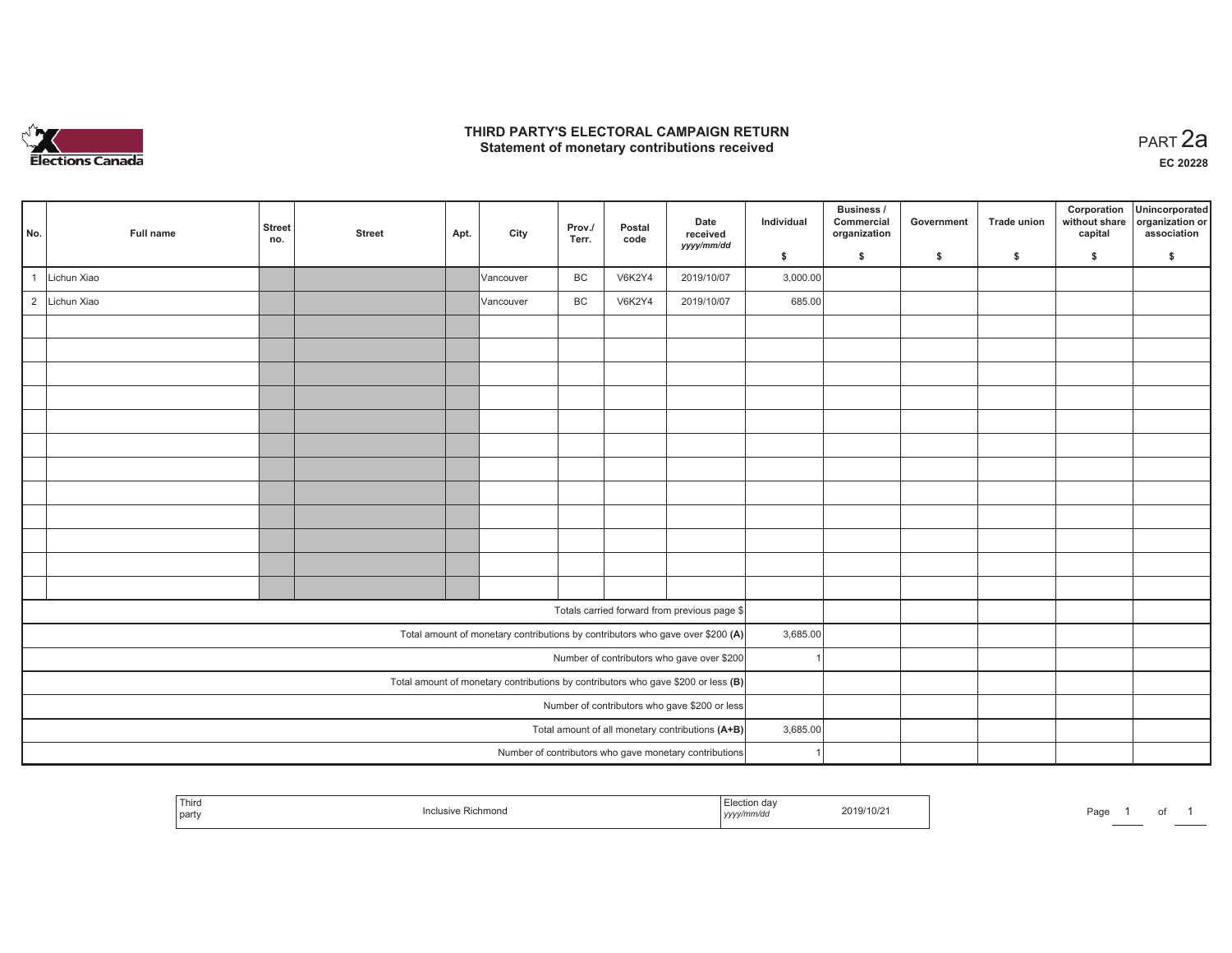

## **THIRD PARTY'S ELECTORAL CAMPAIGN RETURN**  THIRD PARTY'S ELECTORAL CAMPAIGN RETURN<br>Statement of non-monetary contributions received

| No.                                                                                   | Full name | <b>Street</b><br>no.                                 | <b>Street</b> | Apt. | City | Prov./<br>Terr. | Postal<br>code | Date<br>received<br>yyyy/mm/dd                             | Individual | <b>Business /</b><br>Commercial<br>organization | Government | Trade union | Corporation<br>capital | Unincorporated<br>without share organization or<br>association |
|---------------------------------------------------------------------------------------|-----------|------------------------------------------------------|---------------|------|------|-----------------|----------------|------------------------------------------------------------|------------|-------------------------------------------------|------------|-------------|------------------------|----------------------------------------------------------------|
|                                                                                       |           |                                                      |               |      |      |                 |                |                                                            | \$         | \$                                              | \$         | \$          | \$                     | \$                                                             |
|                                                                                       |           |                                                      |               |      |      |                 |                |                                                            |            |                                                 |            |             |                        |                                                                |
|                                                                                       |           |                                                      |               |      |      |                 |                |                                                            |            |                                                 |            |             |                        |                                                                |
|                                                                                       |           |                                                      |               |      |      |                 |                |                                                            |            |                                                 |            |             |                        |                                                                |
|                                                                                       |           |                                                      |               |      |      |                 |                |                                                            |            |                                                 |            |             |                        |                                                                |
|                                                                                       |           |                                                      |               |      |      |                 |                |                                                            |            |                                                 |            |             |                        |                                                                |
|                                                                                       |           |                                                      |               |      |      |                 |                |                                                            |            |                                                 |            |             |                        |                                                                |
|                                                                                       |           |                                                      |               |      |      |                 |                |                                                            |            |                                                 |            |             |                        |                                                                |
|                                                                                       |           |                                                      |               |      |      |                 |                |                                                            |            |                                                 |            |             |                        |                                                                |
|                                                                                       |           |                                                      |               |      |      |                 |                |                                                            |            |                                                 |            |             |                        |                                                                |
|                                                                                       |           |                                                      |               |      |      |                 |                |                                                            |            |                                                 |            |             |                        |                                                                |
|                                                                                       |           |                                                      |               |      |      |                 |                |                                                            |            |                                                 |            |             |                        |                                                                |
|                                                                                       |           |                                                      |               |      |      |                 |                |                                                            |            |                                                 |            |             |                        |                                                                |
|                                                                                       |           |                                                      |               |      |      |                 |                |                                                            |            |                                                 |            |             |                        |                                                                |
|                                                                                       |           |                                                      |               |      |      |                 |                |                                                            |            |                                                 |            |             |                        |                                                                |
|                                                                                       |           |                                                      |               |      |      |                 |                | Totals carried forward from previous page \$               |            |                                                 |            |             |                        |                                                                |
|                                                                                       |           |                                                      |               |      |      |                 |                |                                                            |            |                                                 |            |             |                        |                                                                |
| Total amount of non-monetary contributions by contributors who gave over \$200 (A)    |           |                                                      |               |      |      |                 |                |                                                            |            |                                                 |            |             |                        |                                                                |
| Number of contributors who gave over \$200                                            |           |                                                      |               |      |      |                 |                |                                                            |            |                                                 |            |             |                        |                                                                |
| Total amount of non-monetary contributions by contributors who gave \$200 or less (B) |           |                                                      |               |      |      |                 |                |                                                            |            |                                                 |            |             |                        |                                                                |
| Number of contributors who gave \$200 or less                                         |           |                                                      |               |      |      |                 |                |                                                            |            |                                                 |            |             |                        |                                                                |
|                                                                                       |           | Total amount of all non-monetary contributions (A+B) |               |      |      |                 |                |                                                            |            |                                                 |            |             |                        |                                                                |
|                                                                                       |           |                                                      |               |      |      |                 |                | Number of contributors who gave non-monetary contributions |            |                                                 |            |             |                        |                                                                |

| Thira<br>mon<br>  part<br>11111 | 'CTIO<br>019/10/2<br>mnvac<br>ーソソソン | Page |
|---------------------------------|-------------------------------------|------|
|---------------------------------|-------------------------------------|------|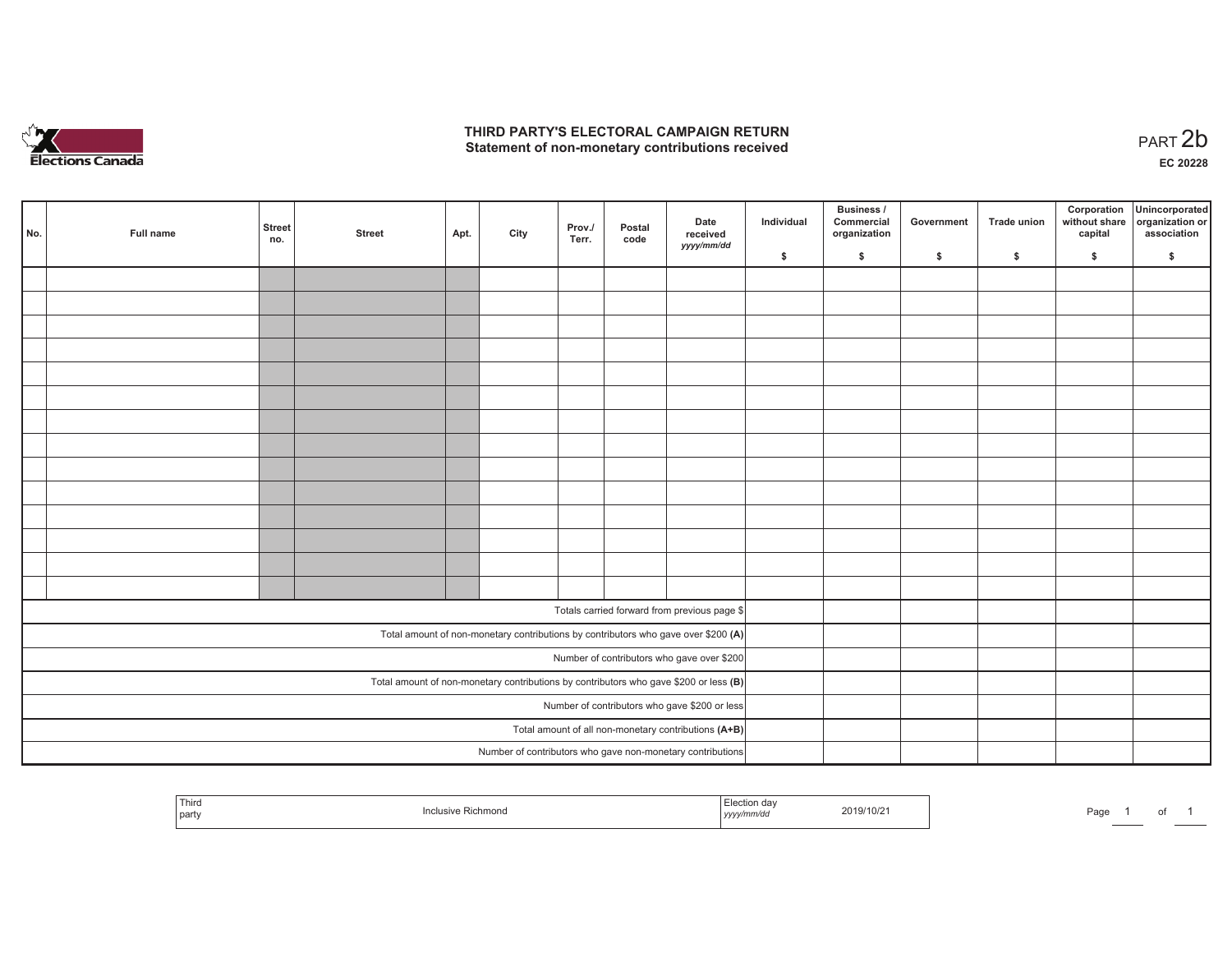

## **THIRD PARTY'S ELECTORAL CAMPAIGN RETURN STATE:** PARTY'S ELECTORAL CAMPAIGN RETURN<br>
Statement of operating loans received

**EC 20228**

| No.                                                               | Full name | <b>Street</b><br>no. | <b>Street</b> | Apt. | City | Prov./<br>Terr. | Postal<br>code | Date<br>received                                             | Individual | Business /<br>Commercial<br>organization | Government | Trade union | Corporation<br>capital | Unincorporated<br>without share organization or<br>association |
|-------------------------------------------------------------------|-----------|----------------------|---------------|------|------|-----------------|----------------|--------------------------------------------------------------|------------|------------------------------------------|------------|-------------|------------------------|----------------------------------------------------------------|
|                                                                   |           |                      |               |      |      |                 |                | yyyy/mm/dd                                                   | \$         | \$                                       | \$         | \$          | \$                     | \$                                                             |
|                                                                   |           |                      |               |      |      |                 |                |                                                              |            |                                          |            |             |                        |                                                                |
|                                                                   |           |                      |               |      |      |                 |                |                                                              |            |                                          |            |             |                        |                                                                |
|                                                                   |           |                      |               |      |      |                 |                |                                                              |            |                                          |            |             |                        |                                                                |
|                                                                   |           |                      |               |      |      |                 |                |                                                              |            |                                          |            |             |                        |                                                                |
|                                                                   |           |                      |               |      |      |                 |                |                                                              |            |                                          |            |             |                        |                                                                |
|                                                                   |           |                      |               |      |      |                 |                |                                                              |            |                                          |            |             |                        |                                                                |
|                                                                   |           |                      |               |      |      |                 |                |                                                              |            |                                          |            |             |                        |                                                                |
|                                                                   |           |                      |               |      |      |                 |                |                                                              |            |                                          |            |             |                        |                                                                |
|                                                                   |           |                      |               |      |      |                 |                |                                                              |            |                                          |            |             |                        |                                                                |
|                                                                   |           |                      |               |      |      |                 |                |                                                              |            |                                          |            |             |                        |                                                                |
|                                                                   |           |                      |               |      |      |                 |                |                                                              |            |                                          |            |             |                        |                                                                |
|                                                                   |           |                      |               |      |      |                 |                |                                                              |            |                                          |            |             |                        |                                                                |
|                                                                   |           |                      |               |      |      |                 |                |                                                              |            |                                          |            |             |                        |                                                                |
|                                                                   |           |                      |               |      |      |                 |                |                                                              |            |                                          |            |             |                        |                                                                |
|                                                                   |           |                      |               |      |      |                 |                | Totals carried forward from previous page \$                 |            |                                          |            |             |                        |                                                                |
|                                                                   |           |                      |               |      |      |                 |                | Total amount of loans by lenders who provided over \$200 (A) |            |                                          |            |             |                        |                                                                |
|                                                                   |           |                      |               |      |      |                 |                | Number of lenders who provided over \$200                    |            |                                          |            |             |                        |                                                                |
| Total amount of loans by lenders who provided \$200 or less $(B)$ |           |                      |               |      |      |                 |                |                                                              |            |                                          |            |             |                        |                                                                |
| Number of lenders who provided \$200 or less                      |           |                      |               |      |      |                 |                |                                                              |            |                                          |            |             |                        |                                                                |
| Total amount of all loans (A+B)                                   |           |                      |               |      |      |                 |                |                                                              |            |                                          |            |             |                        |                                                                |
|                                                                   |           |                      |               |      |      |                 |                | Number of all lenders who provided loans                     |            |                                          |            |             |                        |                                                                |

| Third<br>Richmond<br>Inc<br>part | :019/10/21<br>yyyy/mm/dd | Page<br>_____ |
|----------------------------------|--------------------------|---------------|
|----------------------------------|--------------------------|---------------|

of 1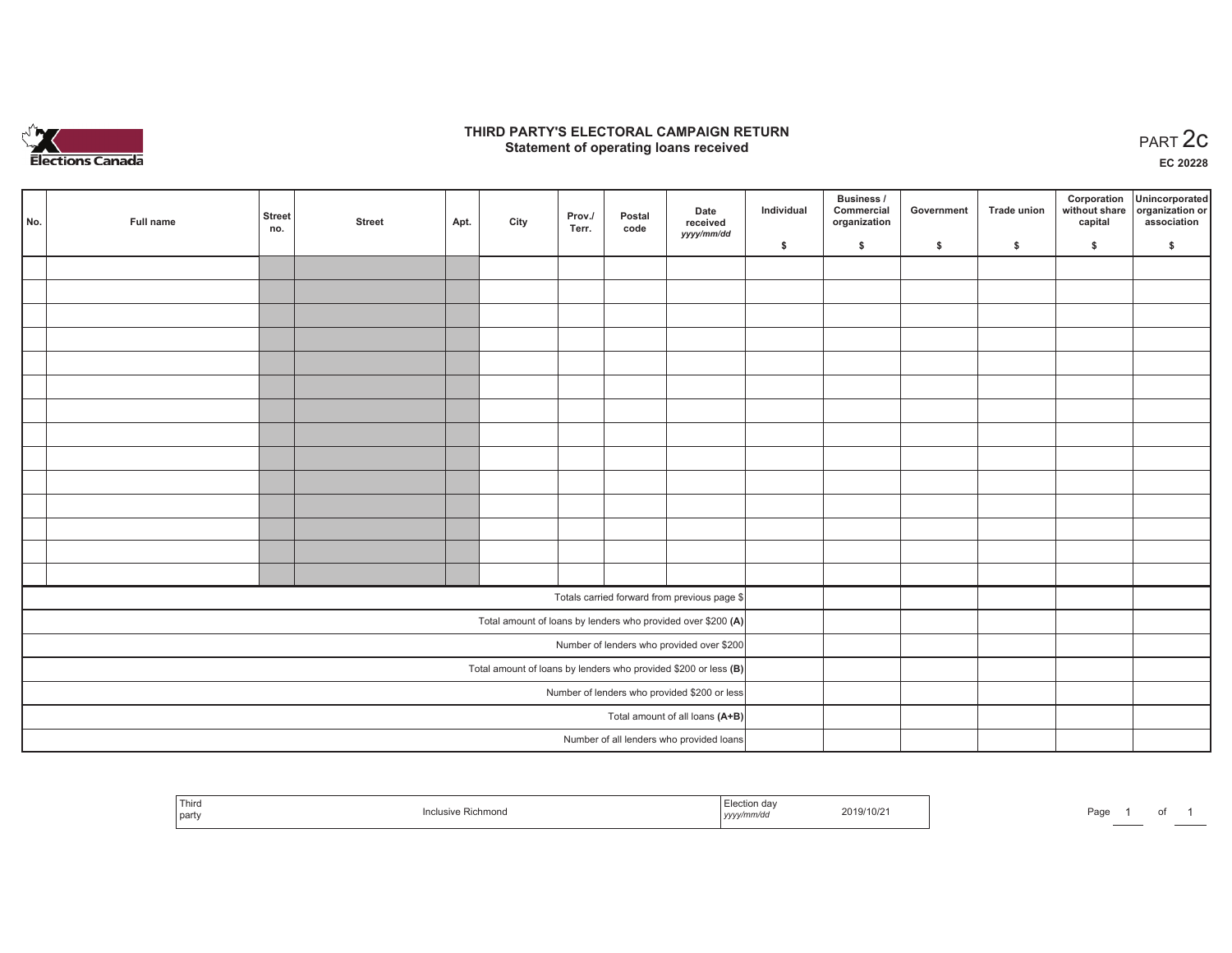

# **THIRD PARTY'S ELECTORAL CAMPAIGN RETURN Summary of inflows** PART 2d

| No.   | Type of contributor / lender                    | <b>Monetary</b><br>contributions<br>(Part 2a) | Non-monetary<br>contributions<br>(Part 2b) | Loans<br>(Part 2c) | <b>Total</b> | Number of<br>contributors and<br>lenders |
|-------|-------------------------------------------------|-----------------------------------------------|--------------------------------------------|--------------------|--------------|------------------------------------------|
|       |                                                 | -S                                            | \$                                         | \$                 | \$           |                                          |
| 1.    | Individuals                                     | 3,685.00                                      |                                            |                    | 3,685.00     |                                          |
|       | 2. Businesses / Commercial organizations        |                                               |                                            |                    |              |                                          |
| 3.    | Governments                                     |                                               |                                            |                    |              |                                          |
| 4.    | Trade unions                                    |                                               |                                            |                    |              |                                          |
| 5.    | Corporations without share capital              |                                               |                                            |                    |              |                                          |
|       | 6. Unincorporated organizations or associations |                                               |                                            |                    |              |                                          |
|       | 7. $\boxed{\text{Total (items 1 to 6)}}$        | 3,685.00                                      |                                            |                    |              |                                          |
| Total |                                                 |                                               |                                            |                    |              |                                          |
|       | 8. Amount of third party's resources used       |                                               |                                            |                    |              |                                          |
| 9.    | Grand total (items 7 and 8)                     | 3,685.00                                      |                                            |                    | 3,685.00     |                                          |

| Third<br>party | Richmond<br>. | ±lection<br>da\<br>.<br>' vyyy/mm/do<br>,,,, | 1 Q /<br>$^{\prime\prime}$ IVI $\sim$ . |
|----------------|---------------|----------------------------------------------|-----------------------------------------|
|----------------|---------------|----------------------------------------------|-----------------------------------------|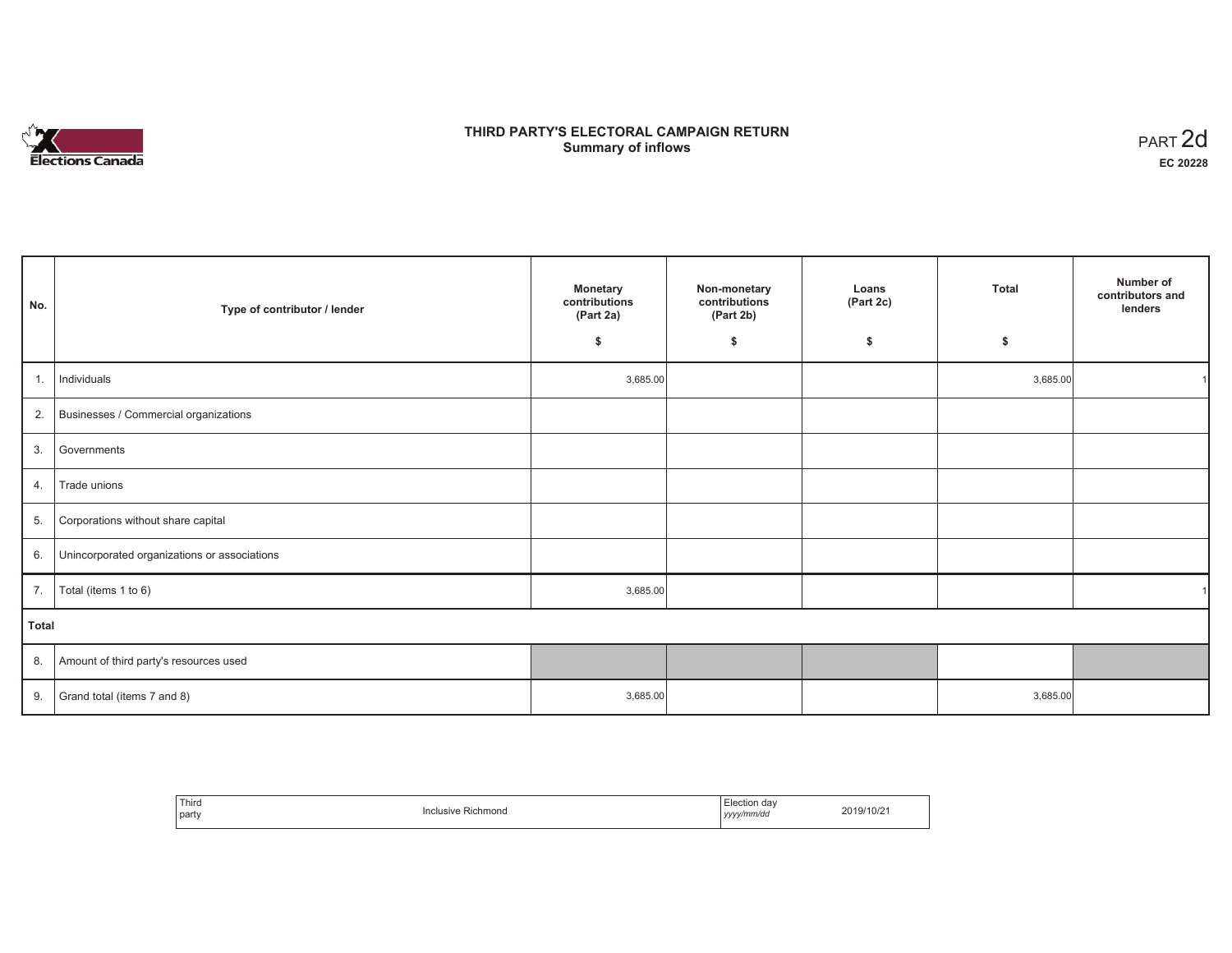

## **THIRD PARTY'S ELECTORAL CAMPAIGN RETURN Statement of expenses incurred for regulated activities that take place during the pre-election period**  *(Only applicable to a fixed-date general election)*

For a list of expense types, expense categories and expense subcategories, refer to Annex II in the Instructions.

| No.                                          | Date<br>incurred<br>yyyy/mm/dd | <b>ED Code</b><br>$($ if applicable $)$ | Supplier | <b>Expense type</b> | Expense<br>category | Expense<br>subcategory | <b>Starting date</b><br>of activity,<br>advertisement<br>or survey<br>yyyy/mm/dd | Ending date<br>of activity,<br>advertisement<br>or survey<br>yyyy/mm/dd | Place of activity or<br>advertisement | Expense amount<br>\$ |
|----------------------------------------------|--------------------------------|-----------------------------------------|----------|---------------------|---------------------|------------------------|----------------------------------------------------------------------------------|-------------------------------------------------------------------------|---------------------------------------|----------------------|
|                                              |                                |                                         |          |                     |                     |                        |                                                                                  |                                                                         |                                       |                      |
|                                              |                                |                                         |          |                     |                     |                        |                                                                                  |                                                                         |                                       |                      |
|                                              |                                |                                         |          |                     |                     |                        |                                                                                  |                                                                         |                                       |                      |
|                                              |                                |                                         |          |                     |                     |                        |                                                                                  |                                                                         |                                       |                      |
|                                              |                                |                                         |          |                     |                     |                        |                                                                                  |                                                                         |                                       |                      |
|                                              |                                |                                         |          |                     |                     |                        |                                                                                  |                                                                         |                                       |                      |
|                                              |                                |                                         |          |                     |                     |                        |                                                                                  |                                                                         |                                       |                      |
|                                              |                                |                                         |          |                     |                     |                        |                                                                                  |                                                                         |                                       |                      |
|                                              |                                |                                         |          |                     |                     |                        |                                                                                  |                                                                         |                                       |                      |
|                                              |                                |                                         |          |                     |                     |                        |                                                                                  |                                                                         |                                       |                      |
|                                              |                                |                                         |          |                     |                     |                        |                                                                                  |                                                                         |                                       |                      |
|                                              |                                |                                         |          |                     |                     |                        |                                                                                  |                                                                         |                                       |                      |
|                                              |                                |                                         |          |                     |                     |                        |                                                                                  |                                                                         |                                       |                      |
|                                              |                                |                                         |          |                     |                     |                        |                                                                                  |                                                                         |                                       |                      |
|                                              |                                |                                         |          |                     |                     |                        |                                                                                  |                                                                         |                                       |                      |
|                                              |                                |                                         |          |                     |                     |                        |                                                                                  |                                                                         |                                       |                      |
|                                              |                                |                                         |          |                     |                     |                        |                                                                                  |                                                                         |                                       |                      |
| Totals carried forward from previous page \$ |                                |                                         |          |                     |                     |                        |                                                                                  |                                                                         |                                       |                      |
| Total \$                                     |                                |                                         |          |                     |                     |                        |                                                                                  |                                                                         |                                       |                      |

| Third<br>' part | : Richmond | the contract of the con-<br>2019/10/21<br><br>ーリンソン | Page |
|-----------------|------------|-----------------------------------------------------|------|
|-----------------|------------|-----------------------------------------------------|------|

 $_{\sf PART}$ 3a **EC 20228**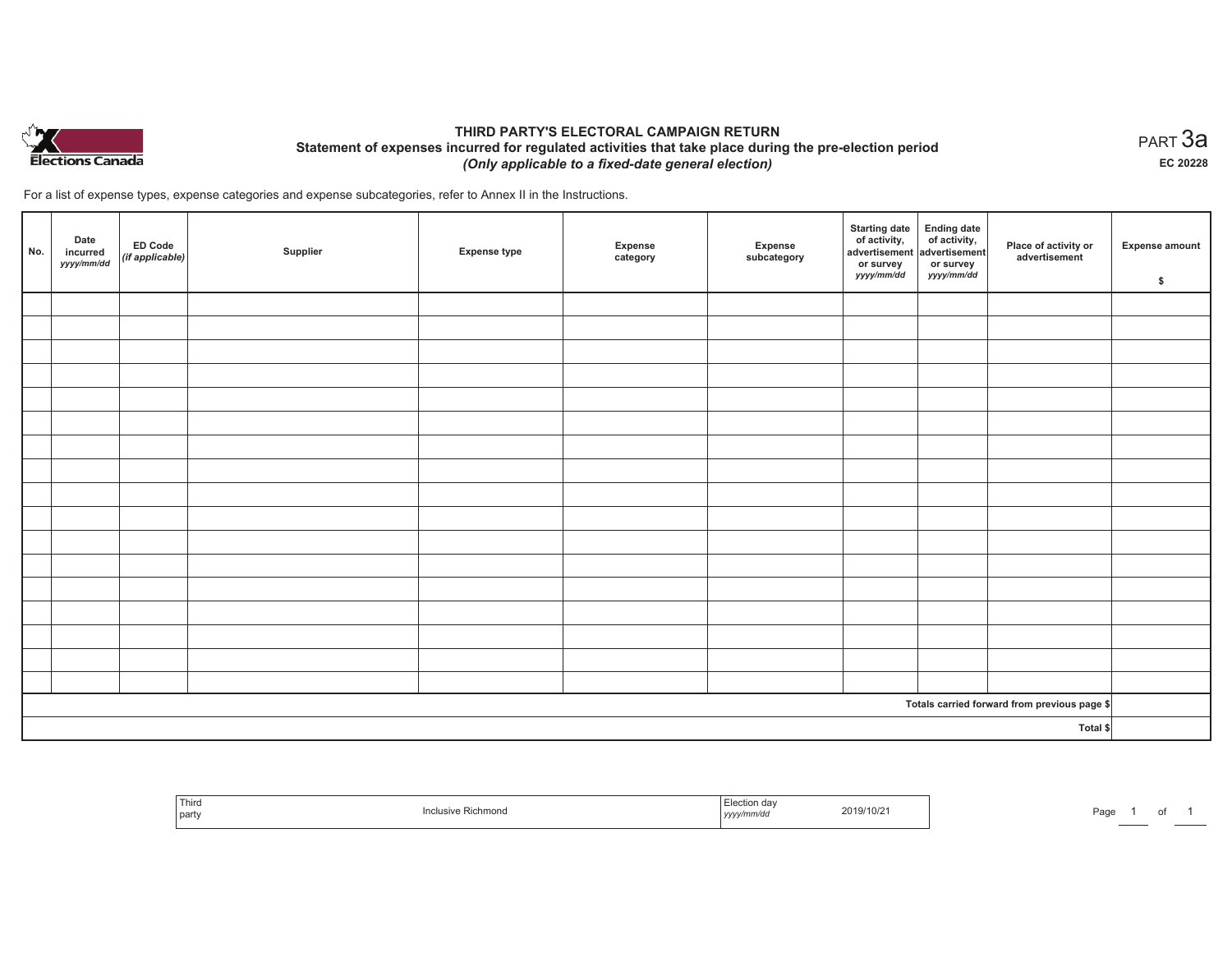

# **THIRD PARTY'S ELECTORAL CAMPAIGN RETURN Statement of expenses incurred for regulated activities that take place during the election period**<br>PART  $3\mathsf{b}$

**EC 20228**

1 of 1

For a list of expense types, expense categories and expense subcategories, refer to Annex II in the Instructions.

| No.                                          | Date<br>incurred<br>yyyy/mm/dd | <b>ED Code</b><br>(if applicable) | Supplier                    | <b>Expense type</b> | Expense<br>category | Expense<br>subcategory | <b>Starting date</b><br>of activity,<br>advertisement<br>or survey<br>yyyy/mm/dd | <b>Ending date</b><br>of activity,<br>advertisement<br>or survey<br>yyyy/mm/dd | Place of activity or<br>advertisement | <b>Expense amount</b><br>\$ |
|----------------------------------------------|--------------------------------|-----------------------------------|-----------------------------|---------------------|---------------------|------------------------|----------------------------------------------------------------------------------|--------------------------------------------------------------------------------|---------------------------------------|-----------------------------|
|                                              |                                |                                   |                             |                     |                     |                        |                                                                                  |                                                                                |                                       |                             |
|                                              | 2019/10/08                     | 59-031                            | DBA Faxmarketing Canada Ltd | Partisan Activity   | Voter Contact       | Text Messaging         | 2019/10/11                                                                       | 2018/10/19                                                                     | Richmond BC                           | 400.00                      |
| $\overline{2}$                               | 2019/10/03                     | 59-031                            | CPL Cell Phone List LLC     | Partisan Activity   | Voter Contact       | Text Messaging         | 2019/10/11                                                                       | 2019/10/11                                                                     | Richmond BC                           | 683.61                      |
| 3                                            | 2019/10/08                     | 59-031                            | infogroup canada            | Partisan Activity   | Voter Contact       | Text Messaging         | 2019/10/11                                                                       | 2019/10/11                                                                     | Richmond BC                           | 2,437.25                    |
|                                              |                                |                                   |                             |                     |                     |                        |                                                                                  |                                                                                |                                       |                             |
|                                              |                                |                                   |                             |                     |                     |                        |                                                                                  |                                                                                |                                       |                             |
|                                              |                                |                                   |                             |                     |                     |                        |                                                                                  |                                                                                |                                       |                             |
|                                              |                                |                                   |                             |                     |                     |                        |                                                                                  |                                                                                |                                       |                             |
|                                              |                                |                                   |                             |                     |                     |                        |                                                                                  |                                                                                |                                       |                             |
|                                              |                                |                                   |                             |                     |                     |                        |                                                                                  |                                                                                |                                       |                             |
|                                              |                                |                                   |                             |                     |                     |                        |                                                                                  |                                                                                |                                       |                             |
|                                              |                                |                                   |                             |                     |                     |                        |                                                                                  |                                                                                |                                       |                             |
|                                              |                                |                                   |                             |                     |                     |                        |                                                                                  |                                                                                |                                       |                             |
|                                              |                                |                                   |                             |                     |                     |                        |                                                                                  |                                                                                |                                       |                             |
|                                              |                                |                                   |                             |                     |                     |                        |                                                                                  |                                                                                |                                       |                             |
|                                              |                                |                                   |                             |                     |                     |                        |                                                                                  |                                                                                |                                       |                             |
|                                              |                                |                                   |                             |                     |                     |                        |                                                                                  |                                                                                |                                       |                             |
|                                              |                                |                                   |                             |                     |                     |                        |                                                                                  |                                                                                |                                       |                             |
| Totals carried forward from previous page \$ |                                |                                   |                             |                     |                     |                        |                                                                                  |                                                                                |                                       |                             |
| Total \$                                     |                                |                                   |                             |                     |                     | 3,520.86               |                                                                                  |                                                                                |                                       |                             |

| Third<br>Richmond<br>inciusive<br>party | n da<br>2219/10/z<br>  ソソソソ | $D = 2$<br>uyu |
|-----------------------------------------|-----------------------------|----------------|
|-----------------------------------------|-----------------------------|----------------|